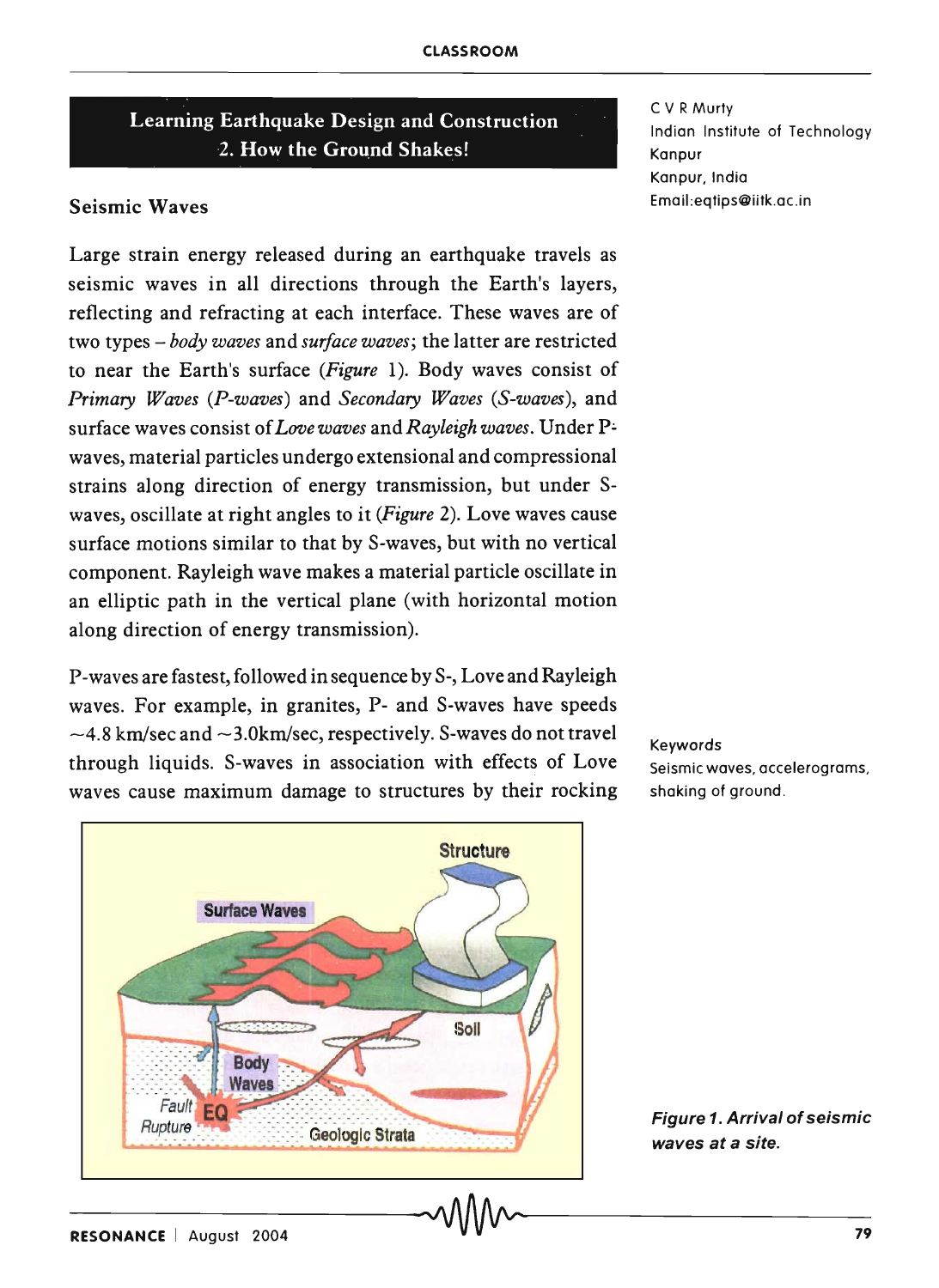

Figure 2. Motions caused by body and surface waves.

(Adapted from FEMA 99, Non-Technical Explanation of the NEHRP Recommended Provisions)

motion on the surface in both vertical and horizontal directions. When P- and Swaves reach the Earth's surface, most of their energy is reflected back. Some of this energy is returned back to the surface by reflections at different layers of soil and rock. Shaking is more severe (about twice as much) at the Earth's surface than at substantial depths. This is often the basis for designing structures buried underground for smaller levels of acceleration than those above the ground.

The instrument that measures earthquake shaking, a *seismograph,* has three components - the sensor, the *recorder* and the *timer.* The principle on which it works is simple and is explicitly reflected in the early seismograph *(Figure* 3) - a pen attached at the tip of an oscillating simple pendulum (a mass hung by a string from a

support) marks on a chart paper that is held on a drum rotating at a constant speed. A magnet around the string provides required damping to control the amplitude of oscillations. The pendulum mass, string, magnet and support together constitute the *sensor;*  the drum, pen and chart paper constitute the *recorder;* and the motor that rotates the drum at constant speed forms the *timer.* 

One such instrument is required in each of the two orthogonal horizontal directions. Of course, for measuring vertical oscillations, the *string* pendulum *(Figure* 3) is replaced with a *spring* pendulum oscillating about a fulcrum. Some instruments do not have a timer device (i.e., the drum holding the chart paper does not rotate). Such instruments provide only the maximum extent (or scope) of motion during the earthquake; for this reason they are called *seismoscopes.*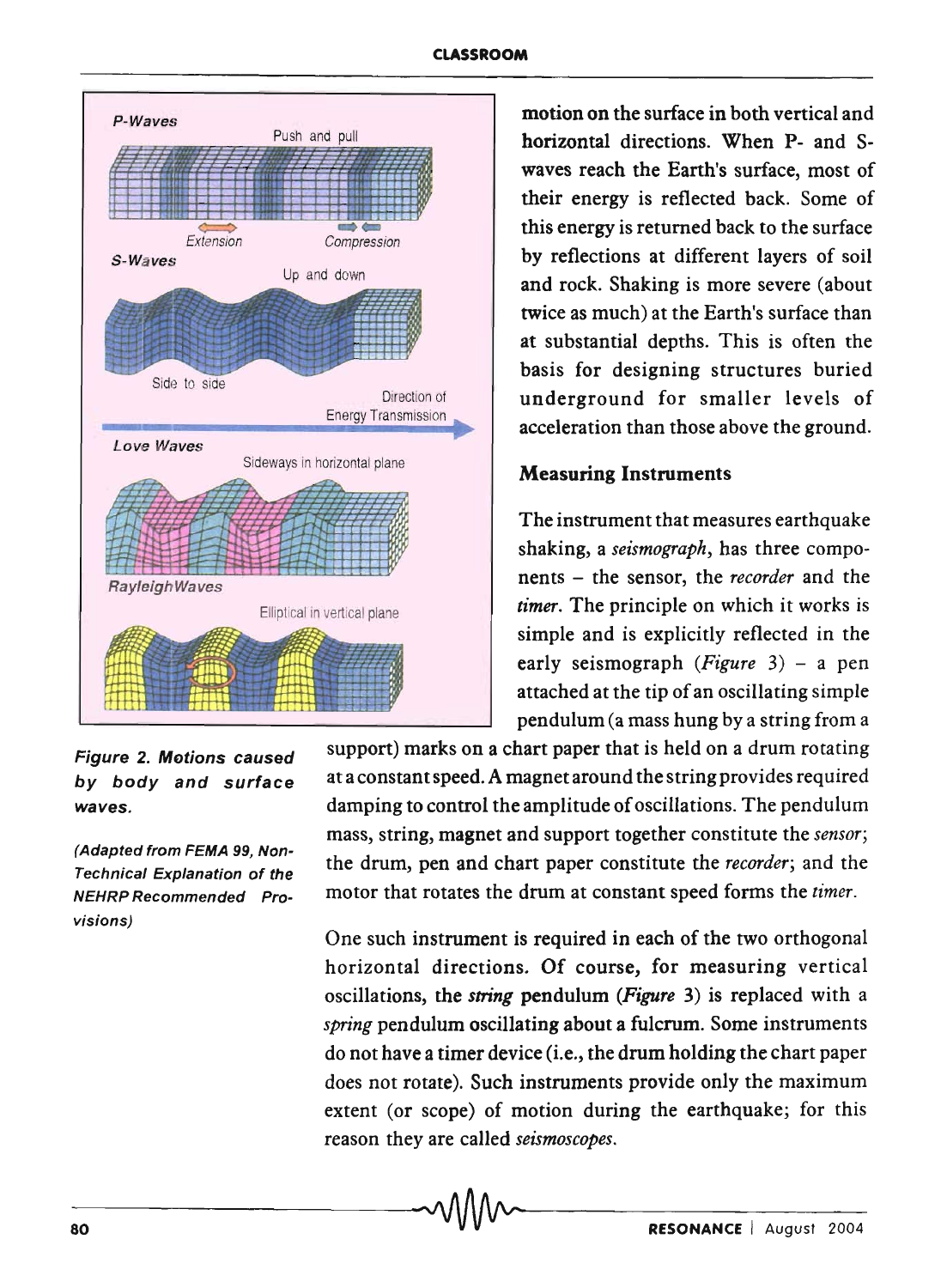### **CLASSROOM**

The analog instruments have evol ved over time, but today, *digital instruments* using modern computer technology are more commonly used. The digital instrument records the ground motion on the memory of the microprocessor that is in-built in the instrument.

## Strong Ground Motions

Shaking of ground on the Earth's surface is a net consequence of motions caused by seismic waves generated by energy release at each

material point within the three-dimensional volume that ruptures at the fault. These waves arrive at various instants of time, have different amplitudes and carry different levels of energy. Thus, the motion at any site on ground is random in nature with its amplitude and direction varying randomly with time.

Large earthquakes at great distances can produce weak motions that may not damage structures or even be felt by humans. But, sensitive instruments can record these. This makes it possible to locate distant earthquakes. However, from an engineering viewpoint, strong motions that can possibly damage structures are of interest. This can happen with earthquakes in the vicinity or even with large earthquakes at reasonable medium to large distances.

# Characteristics of Strong Ground Motions

The motion of the ground can be described in terms of displacement, velocity or acceleration. The variation of ground acceleration with time recorded at a point on ground during an earthquake is called an *accelerogram.* The nature of accelerograms may vary *(Figure* 4) depending on energy released at source, type of slip at fault rupture, geology along the travel path from fault rupture to the Earth's surface, and local soil *(Figure* 1). They



Figure 3. Schematic of early seismograph.